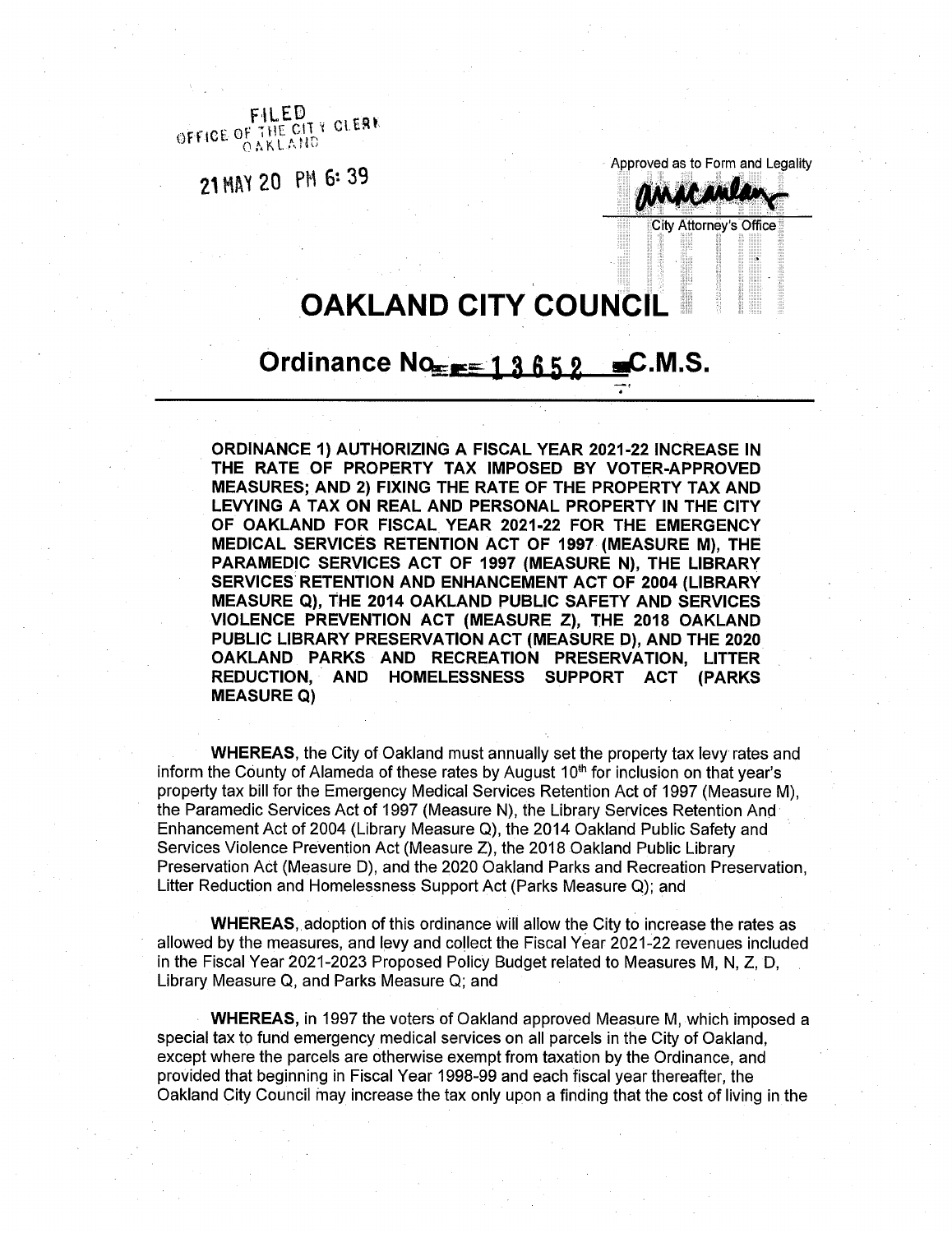immediate San Francisco Bay Area, as shown on the Consumer Price Index ("CPI") for all items, has increased since the 1997 index year; and

**WHEREAS,** in 1997 Oakland voters approved Measure N, which imposed a special tax to fund paramedic emergency services on all parcels in the City of Oakland, except where the parcels are otherwise exempt from taxation by the Ordinance, and provided that beginning in Fiscal Year 2000-01 and each fiscal year thereafter, the Oakland City Council may increase the tax only upon a finding that the cost of living in the immediate San Francisco Bay Area, as shown on the CPI for all items, has increased since the 1997 index year; and

**WHEREAS,** in 2004 the voters of Oakland approved the Library Measure Q, which extended the original Measure O Library Services Retention and Enhancement Act of 1994, through June 30, 2024 imposing this special tax on all parcels in the City of Oakland, except where the parcels are otherwise exempt from taxation by the Ordinance, and allowing the City Council to increase the tax annually upon a finding that the cost of living in the immediate San Francisco Bay Area, as shown on the CPI for all items, has increased since the 1994 index year; and

**WHEREAS,** in November 2014 the voters of Oakland passed Measure Z, which imposes a special parcel tax on all parcels in the City of Oakland, except where the parcels are otherwise exempt from taxation by the ordinance, to fund police services, fire services, and violence intervention services, and provides that beginning in Fiscal Year 2015-16 and each fiscal year thereafter, the Oakland City Council may increase the tax only upon a finding that the cost-of-living in the immediate San Francisco Bay Area, as shown on the CPI for all items, has increased, and the percentage increase of the tax shall not exceed such increase using Fiscal Year 2014-15 as the index year; and

WHEREAS, in 2018 the voters of Oakland approved Measure D, which imposes a special tax on all parcels in the City of Oakland, except where the parcels are otherwise exempt from taxation by the Ordinance, and provides that beginning in Fiscal Year 2019-  $\,$  20 and each fiscal year thereafter, the Oakland City Council may increase the tax annually by an amount not to exceed the increase in either 1) the cost of living in the immediate San Francisco Bay Area, as shown on the CPI for all items, using 2018 as the index year, or 2) the California per Capita Personal Income as determined by the California Department of Finance using Fiscal Year 2018-2019 as the index year; and

**WHEREAS,** in March 2020, the voters of Oakland approved the Parks Measure Q, which imposes a special tax on all parcels in the City of Oakland, except where the parcels are otherwise exempt from taxation by the Ordinance, and this tax provides that beginning in Fiscal Year 2021-2022 and each year thereafter, the Oakland City Council may increase the tax by a percentage that is up to the greater of: (1) the percentage change in cost of living in the immediate San Francisco Bay Area, as determined by the twelve-month Annual Percentage Change in the CPI for all items, or (2) the percentage change in the California per capita personal income, as determined by the California Department of Finance;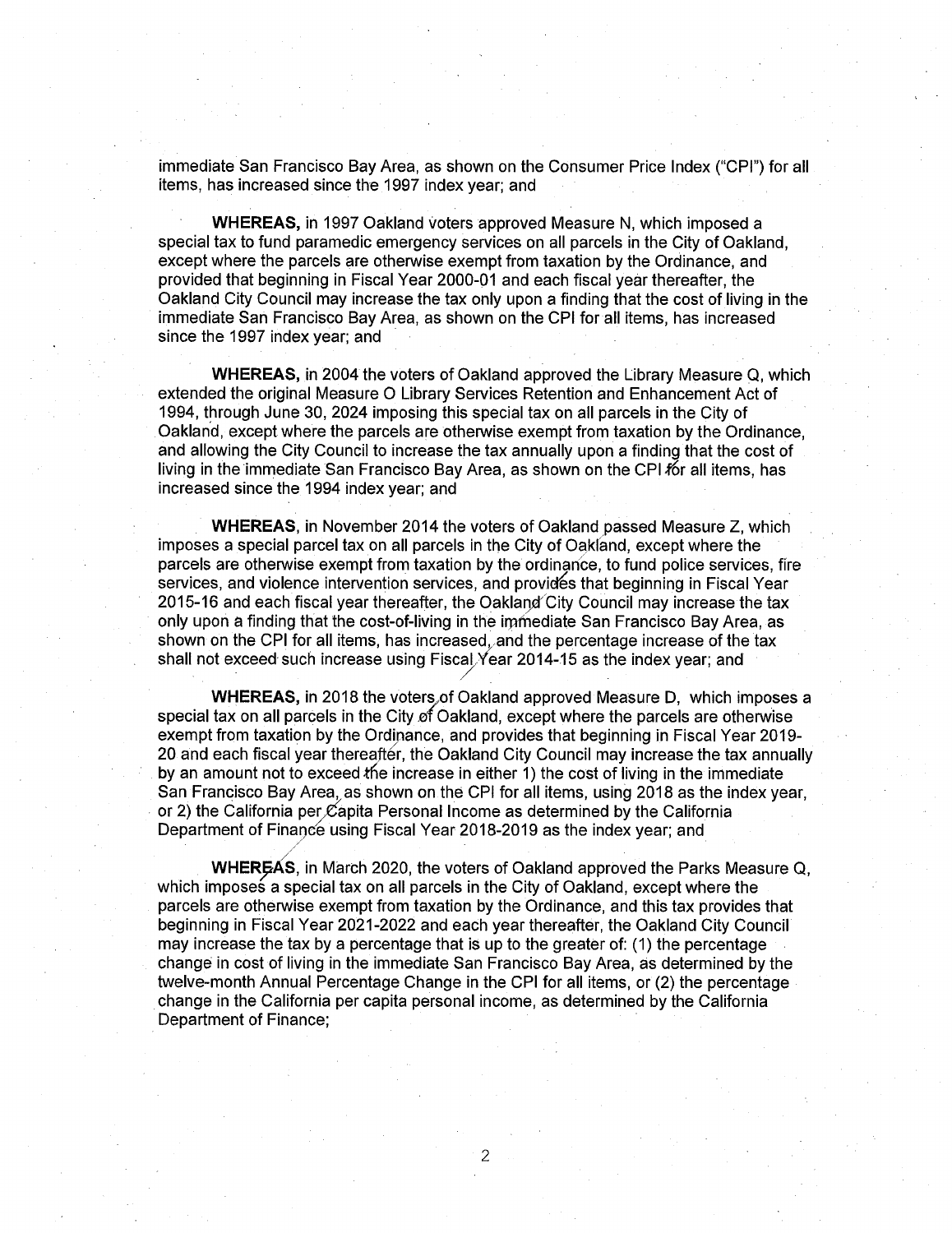## NOW, THEREFORE, THE CITY COUNCIL OF THE CITY OF OAKLAND DOES ORDAIN AS FOLLOWS:

**Section 1.** The City Council hereby finds that the Consumer Price Index for all items in the San Francisco Bay Area was 295.004 for calendar year 2019 and 300.084 for calendar year 2020. Thus, the cost-of-living in the immediate San Francisco Bay Area, as shown by the Consumer Price Index (CPI) for all items, has increased 1.7 percent from calendar year 2019 to calendar year 2020 and the change in California per Capita Personal Income as determined by the California Department of Finance between 2019 and 2020 was 3.7 percent and such increases as set forth in the Ordinance conform to these increases.

**Section 2.** Effective July 1, 2021 the Measures M, N, Z, and Library Measure Q special tax rates upward adjustments shall be 1.7 percent and the Measure D and Parks Measure Q special tax rates upward adjustments shall be 3.7 percent.

**Section 3.** Effective July 1, 2021 the following rates shall be levied for Fiscal Year 2021-22 for Measures M, N, Z, D, Library Measure Q and Parks Measure Q, as noted below by Measure and parcel type:

|                | <b>RATES</b>                             |                    |                 |                    |
|----------------|------------------------------------------|--------------------|-----------------|--------------------|
|                |                                          | <b>Current</b>     | <b>Proposed</b> | FY 2021-22         |
| <b>Measure</b> | <b>Parcel Type</b>                       | <b>Parcel Rate</b> | Increase        | <b>Parcel Rate</b> |
| Measure M      | <b>Single Family Residential Parcels</b> | \$15.96            | \$0.27          | \$16.23            |
|                | Multiple Residential (2 to 4 units)      | \$31.94            | \$0.55          | \$32.49            |
|                | Multiple Residential (5+ units)          | \$79.88            | \$1.36          | \$81.24            |
|                | Commercial                               | \$31.94            | \$0.55          | \$32.49            |
|                | Industrial                               | \$63.90            | \$1.10          | \$65.00            |
|                | Rural                                    | \$15.96            | \$0.27          | \$16.23            |
|                | Institutional                            | \$15.96            | \$0.27          | \$16.23            |
| Measure N      | <b>Single Family Residential Parcels</b> | \$12.71            | \$0.22          | \$12.93            |
|                | Multiple Residential (2 to 4 units)      | \$25.42            | \$0.44          | \$25.86            |
|                | Multiple Residential (5+ units)          | \$63.59            | \$1.11          | \$64.70            |
|                | Commercial                               | \$25.42            | \$0.44          | \$25.86            |
|                | <b>Industrial</b>                        | \$50.87            | \$0.89          | \$51.76            |
|                | Rural                                    | \$12.71            | \$0.22          | \$12.93            |
|                | Institutional                            | \$12.71            | \$0.22          | \$12.93            |
| Library        | <b>Single Family Residential Parcels</b> | \$112.60           | \$1.91          | \$114.51           |
| Measure Q      | <b>Multiple Residential</b>              | \$76.91            | \$1.31          | \$78.22            |
|                | <b>Non-Residential Parcels</b>           | \$57.67            | \$0.98          | \$58.65            |
|                |                                          |                    |                 |                    |
| Measure Z      | <b>Single Family Residential Parcels</b> | \$116.77           | \$1.99          | \$118.76           |
|                | <b>Multiple Residential</b>              | \$79.77            | \$1.36          | $-$ \$81.13        |
|                | <b>Non-Residential Parcels</b>           | \$59.80            | \$1.02          | \$60.82            |
| Measure D      | <b>Single Family Residential Parcels</b> | \$80.93            | \$3.02          | \$83.95            |
|                | <b>Multiple Residential</b>              | \$55.29            | \$2.06          | \$57.35            |
|                | <b>Non-Residential Parcels</b>           | \$41.45            | \$1.55          | \$43.00            |
| Parks          |                                          |                    |                 |                    |
| Measure Q      | <b>Single Family Residential Parcels</b> | \$148.00           | \$5.52          | \$153.52           |
|                | Multiple Residential                     | \$101.08           | \$3.77          | \$104.85           |
|                | <b>Non-Residential Parcels</b>           | \$148.00           | \$5.52          | \$153.52           |

**3 .**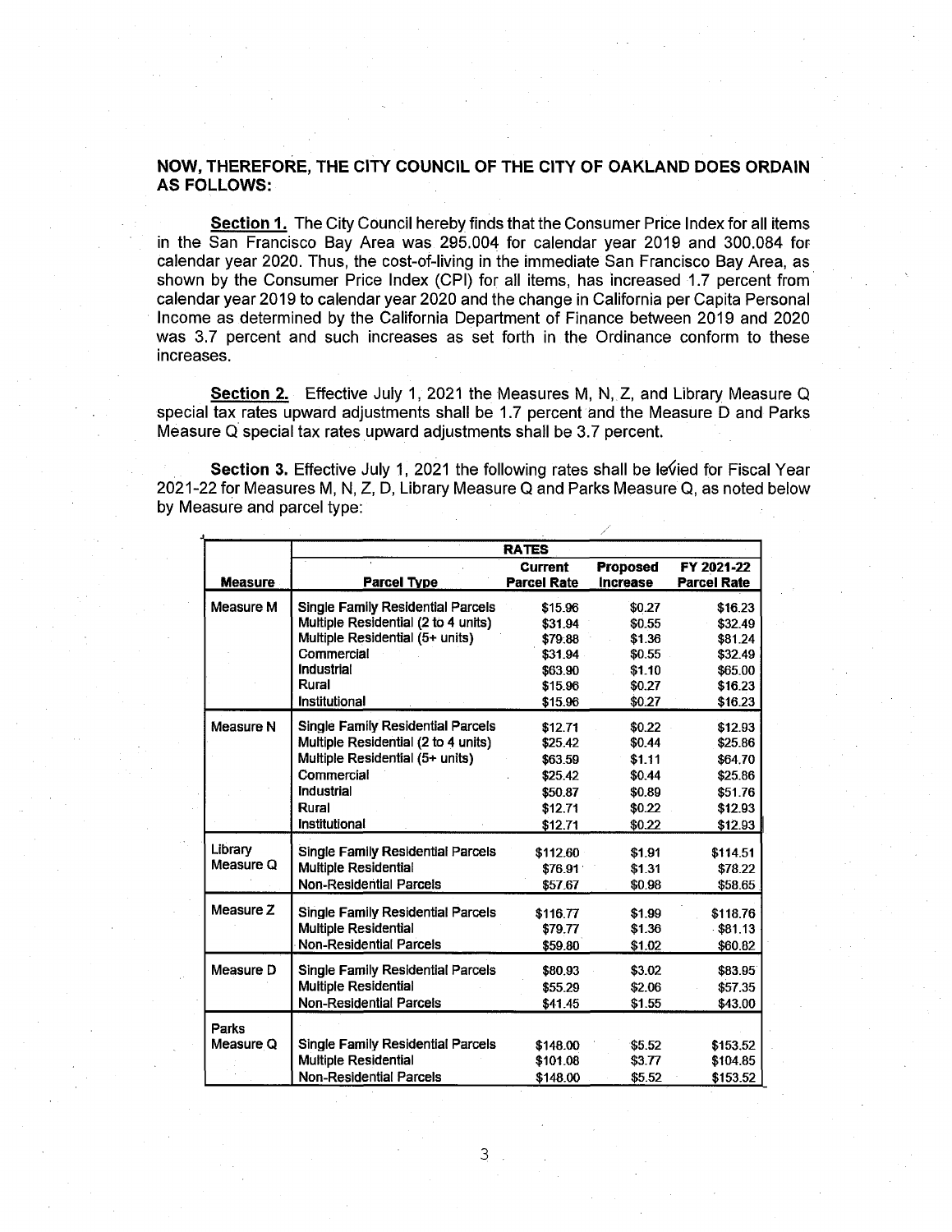**Section 4. Severability.** If any section, subsection, sentence, clause, or phrase of this Ordinance is for any reason held to be invalid or unconstitutional by decision of any court of competent jurisdiction, such decision shall not affect the validity of the remaining portions of the Ordinance. The City Council hereby declares that it would have passed this Ordinance and each section, subsection, clause or phrase thereof irrespective of the fact that one or more other sections, subsections, clauses or phrases may be declared invalid or unconstitutional.

**Section 5. Effective Date.** This ordinance shall become effective immediately on final adoption if it receives six or more affirmative votes; otherwise, it shall become effective upon the seventh day after final adoption.

**in COUNCIL, OAKLAND, CALIFORNIA, <b>1 1 1 1 6 2021** 

PASSED BY THE FOLLOWING VOTE:

AYES - FIFE, GALLO, KALB, KAPLAN, REID, TAYLOR, THAO AND PRESIDENT FORTUNATO BAS

/

NOES *-py* NUES <del>-//</del><br>ABSENT – *0*<br>ABSTENTION : ABSTENTION -

/

**ATTEST** 

**'JUN 01 <sup>1011</sup>**

**ASHA REED City Clerk and Clerk of the Council introduction Date**<br> **Introduction Date**<br> **ASHA** California of the Council of the Council of the Council of the Council of the Council

2021 Date of Attestation:

3057621v2

4